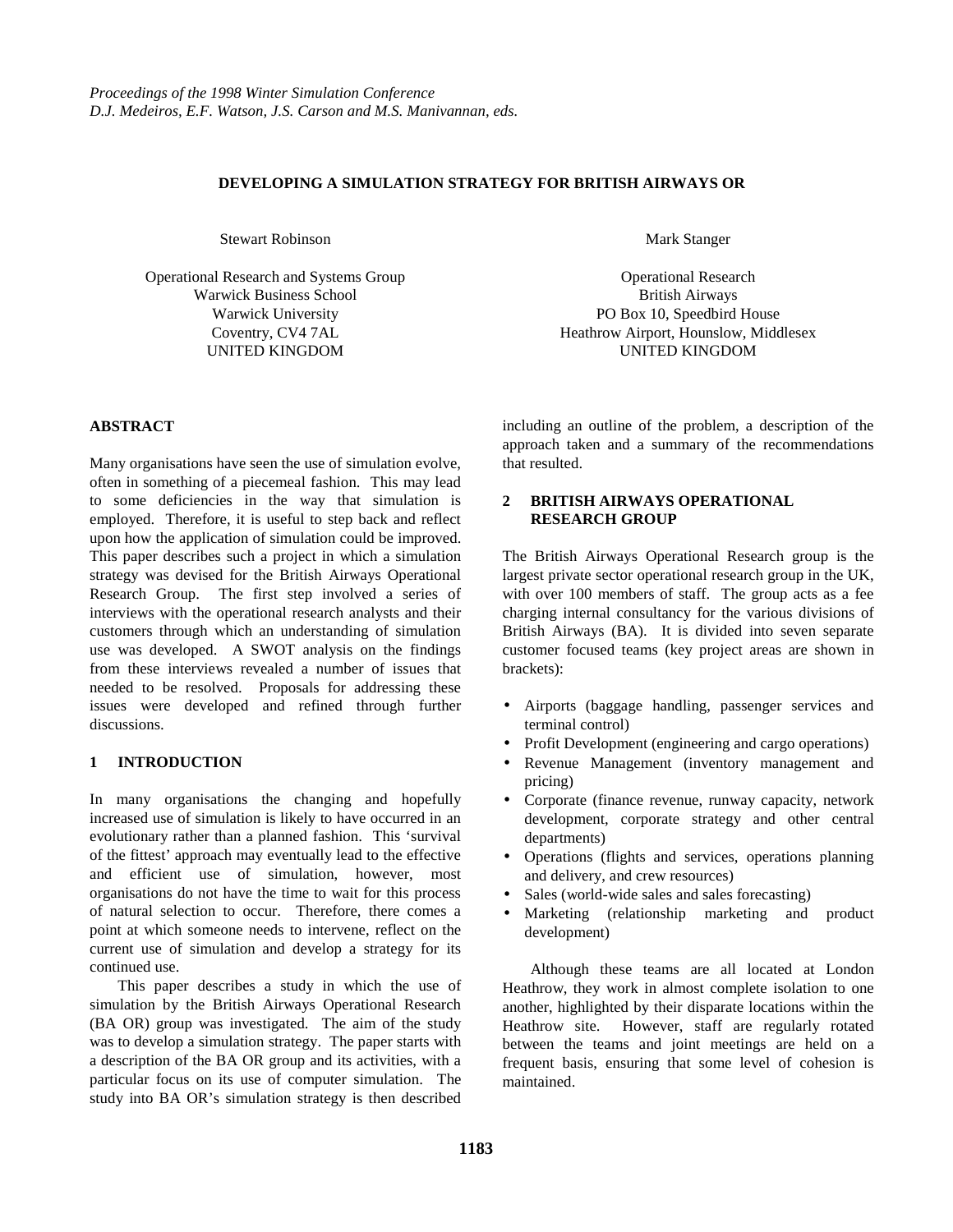BA OR are involved in providing support for both tactical and strategic decisions using a variety of analysis methods including the standard operational research techniques. These techniques include both 'hard' (e.g. forecasting, optimisation and queuing theory) and 'soft' (e.g. system dynamics and cognitive mapping) approaches. Among the most commonly used techniques is discreteevent simulation.

### **3 THE USE OF SIMULATION WITHIN BA OR**

Simulation is used by some teams more than others, with the Airports team being a particular focus of activity. Over a period of years many simulation models have been built and used. For example, a number of models have been built to investigate check-in facilities in order to determine desk and staffing requirements. Models have been developed of the baggage handling systems at Heathrow Terminal 1 and Terminal 4, as well as the transfer tunnel between the two terminals. A major project involved a simulation of the World Cargo Centre at Heathrow which was used to aid the design of the layout and methods of planning and control. Other studies have utilised models of aircraft boarding, stand planning, runways, aircraft maintenance, crew coaching and a telephone sales call centre.

These models have been built by BA OR staff and by external consultants or contractors. In some cases joint projects have been carried out with the operational research group at BAA (British Airports Authority) based at Gatwick Airport. Experimentation with the models is carried out by BA OR staff, with many of the models also being available for use by the customers within BA.

A variety of simulation packages have been employed including (in alphabetical order): Arena/Siman, AutoMod, InterStock, PCModel, SimMod, Simul8 and Witness. There has also been a joint development with Hewlett-Packard of an airport terminal simulator known as Oscar. Some simulation models have been built in Excel with Visual Basic for Applications.

Various members of BA OR have specific responsibilities for simulation. One of the authors (Stanger) acts as 'simulation champion'. His aim is to improve the use of simulation within BA OR. The 'simulation campaign team' meets regularly to discuss developments in the use of simulation within BA OR. This group is headed by the simulation champion with representation mostly from the Airports team. The more frequently used simulation packages have 'product champions' whose job is to liaise between BA OR and the software suppliers. Each team has a simulation representative with whom the campaign team and champions communicate.

#### **4 THE PROBLEM**

At the time of the study it was felt that there were opportunities to use simulation more effectively in BA OR. As a result, some of the benefits of simulation were not being achieved. The lack of co-ordination between the teams and the variety of simulation packages used presented particular problems. A strategy for the use of simulation within BA OR was required that would enable:

- greater co-ordination across the teams
- the rationalisation of simulation packages
- improved practice in, for example, project management, simulation methodology, standards and documentation, reuse of code and generic modelling
- the identification of responsibility for modelling within the teams, among the customer base and/or through the use of consultants

One of the authors (Robinson) was asked to help in the development of this strategy, with support from the simulation champion.

### **5 THE STUDY**

The study was split into four key stages: information gathering, analysis, report back and review, and a final presentation to the OR managers.

# **5.1 Information Gathering**

This stage consisted of a series of group discussions with members of each of the BA OR teams, as well as separate interviews with some of their customers. The aim of these discussions was to gather information on current simulation practice within BA OR and to explore how current practice could be improved.

Those members of the BA OR teams who were either currently involved in simulation work, or who had previously been involved with simulations, were gathered to discuss their experiences. The discussions were purposefully left unstructured with one of the authors (Robinson) acting as facilitator. They started with each person describing their experiences with simulation. From there, different avenues were explored depending on the issues that arose. Prior to the sessions the facilitator had determined an agenda of topics that should be covered (Table 1), and he used these to guide the discussions where necessary. This agenda was not strictly adhered to, but was simply used to ensure that all vital topics were discussed. Indeed, other topics emerged as a result of the discussions. By allowing the discussions to flow freely it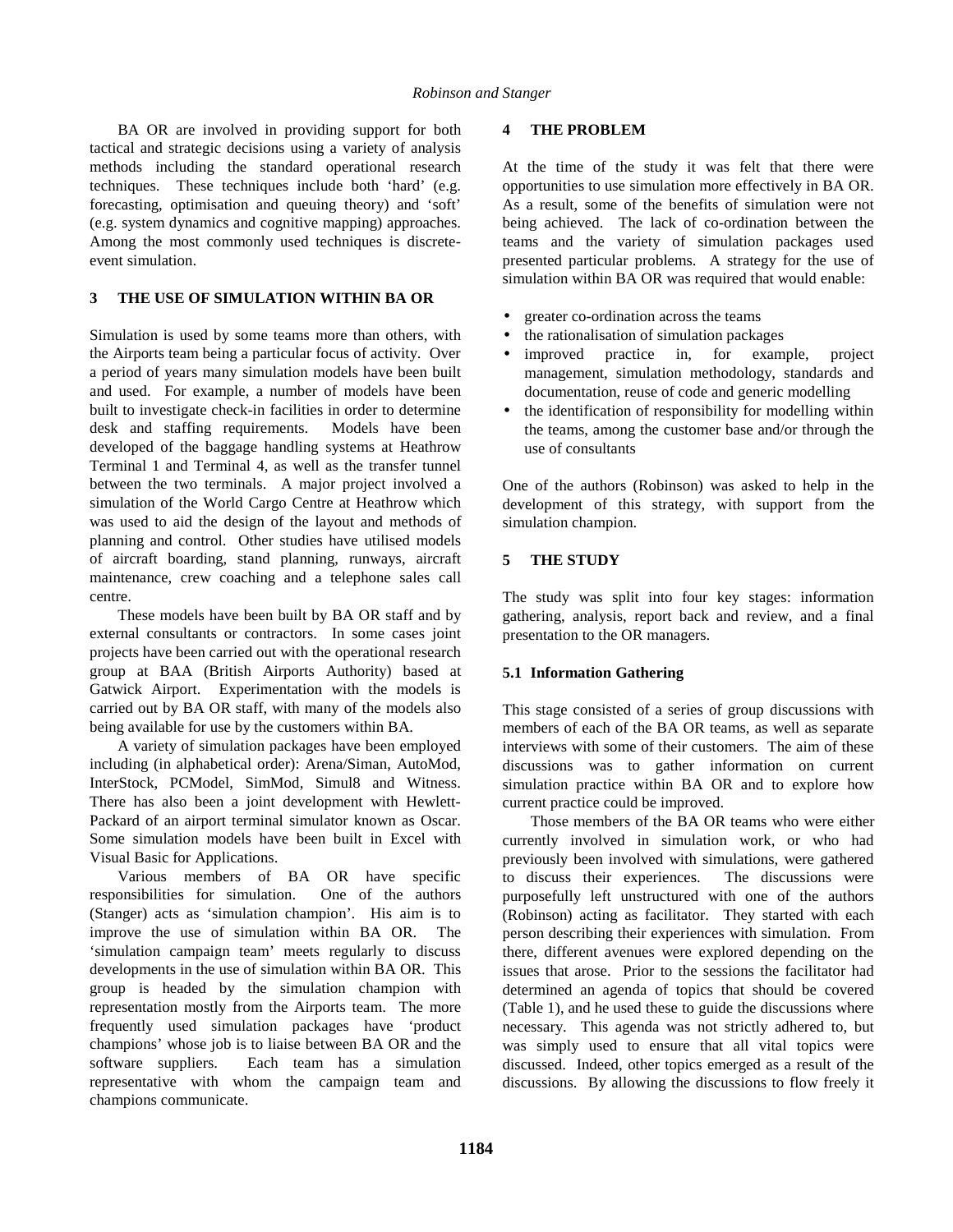was possible to build up a 'rich picture' (Checkland 1981) of simulation practice within BA OR.

Following the group discussions, the facilitator spent some time with individual members from each team discussing in detail the work they had performed, and looking at their simulation models. This enabled a more detailed understanding of previous work to be obtained.

In a similar fashion, some discussions were held with the customers of BA OR, that is members of BA staff who had used BA OR's services. The purpose of these was to obtain an understanding of the customer's view of BA OR, and thereby develop a quality perspective - the extent to which the work performed meets the customers requirements (Crosby 1979). The discussions were also unstructured, starting with the customers describing their experiences with simulation. Again, the facilitator had an agenda of topics to be covered that was used to guide the discussions (Table 2).

| <b>The Current Situation</b>                                                  | <b>Future Directions</b>                                               |
|-------------------------------------------------------------------------------|------------------------------------------------------------------------|
| The Customers                                                                 | The Customers                                                          |
| Who are they?                                                                 | Is there potential for the wider use of simulation?                    |
|                                                                               |                                                                        |
| The Providers                                                                 | The Providers                                                          |
| Who are they?                                                                 | What is the best balance between consultants, OR analysts and          |
| What skills do they have?                                                     | customers performing simulation studies?                               |
| How are new providers brought up to speed?                                    | What skills are required?                                              |
|                                                                               |                                                                        |
| <i>The Projects</i>                                                           | The Projects                                                           |
| What problems are tackled with simulation?                                    | What problems could be tackled with simulation?                        |
| What procedures are in place for managing                                     | What procedures are required for managing projects?                    |
| projects?                                                                     |                                                                        |
| The Software                                                                  | The Software                                                           |
| What software is used?                                                        | What are the software requirements?                                    |
|                                                                               |                                                                        |
| The Environment                                                               | The Environment                                                        |
| What level of co-ordination is there within the                               | Does co-ordination need to improve?                                    |
| team?                                                                         | How could co-ordination within the team be improved?                   |
| What level of co-ordination is there between<br>٠                             | How could co-ordination between the teams be improved?<br>$\bullet$    |
| the teams?                                                                    | How could specific problems encountered during simulation<br>$\bullet$ |
| What specific problems are encountered when<br>performing simulation studies? | studies be overcome?                                                   |

Table 1: Topics for Group Discussions with BA OR Teams

- Table 2: Topics for Group Discussions with BA OR's Customers
- 1. Description of simulation projects in which customers have been involved.
- 2. An evaluation of the simulation service offered by Operational Research:
	- strengths
	- weaknesses
- 3. How could the use of simulation be improved in the future?
	- where could simulation be used?
	- how could the service offered by Operational Research be improved?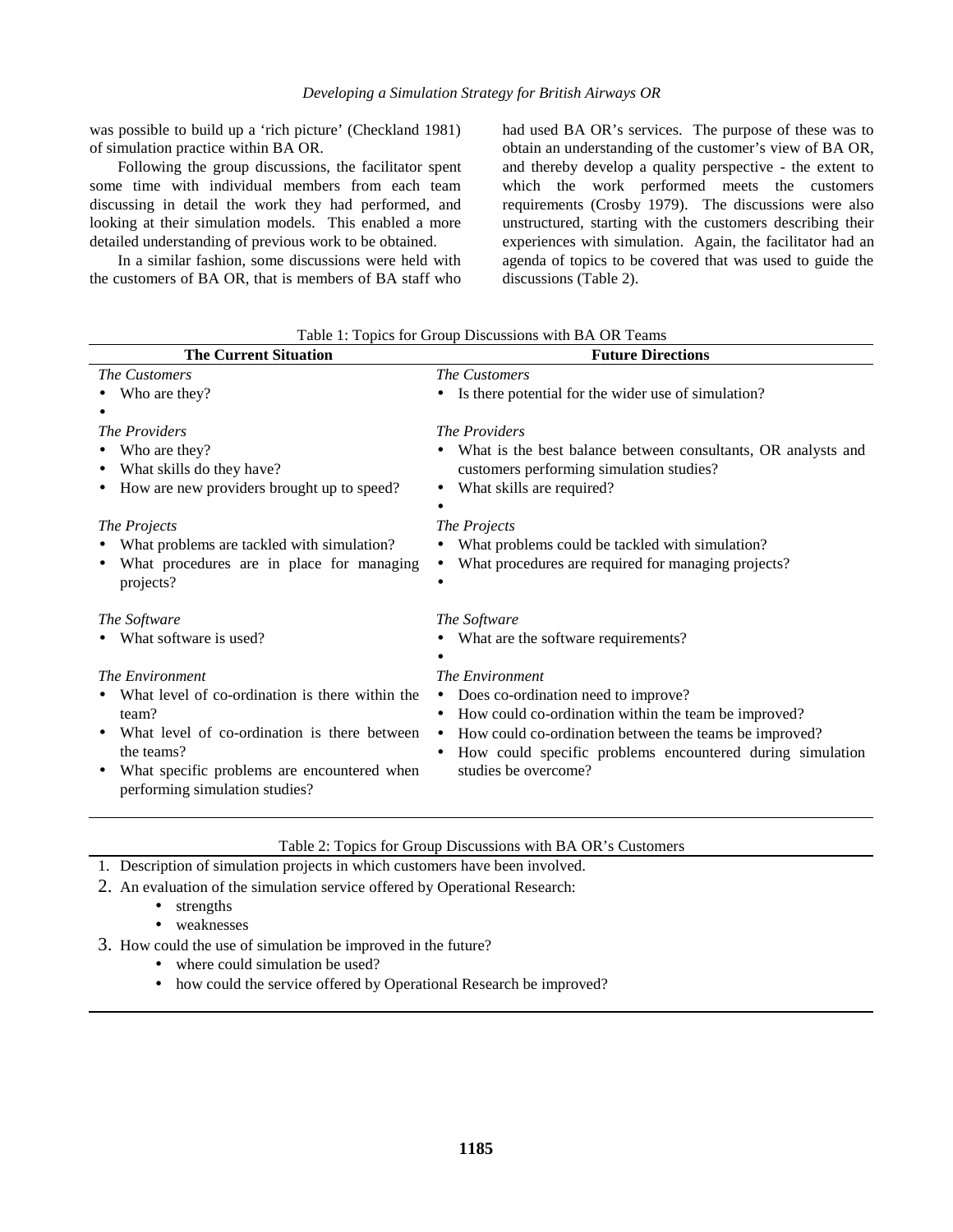# **5.2 Analysis**

Detailed notes were made of all the discussions, and these formed the basis of the analysis. The first step entailed a SWOT analysis. The points raised at the discussions were classified as strengths, weaknesses, opportunities or threats. Because a large number of points were listed, the following sub-headings were devised to add further clarity:

- Simulation Software
- Model Development
- Model Support and Maintenance
- Data
- Knowledge and Skills
- Customer Interface
- Timeliness
- OR Structure
- Future Uses for Simulation

For instance, one strength was the analytical skills of BA OR staff. This was listed under the knowledge and skills sub-heading. Examples of the SWOT analysis for two of the headings (software, and knowledge and skills) are shown in tables 3 and 4.

In the second stage of the analysis one of the authors (Robinson) devised an initial simulation strategy for BA OR. The aim of this initial strategy was not to dictate future directions but to act as a catalyst for further discussion. For each of the sub-headings described above an objective and set of plans were proposed. For instance, the following objective was proposed for the simulation software at BA OR:

*Appropriate simulation software is to be maintained in-house for all levels of model that are directly supported by BA OR.*

| Table 3: Example of SWOT Analysis for BA OR: Simulation Software                                                                                                                            |                                                                                                                                         |  |  |  |
|---------------------------------------------------------------------------------------------------------------------------------------------------------------------------------------------|-----------------------------------------------------------------------------------------------------------------------------------------|--|--|--|
| <b>Strengths</b>                                                                                                                                                                            | <b>Weaknesses</b>                                                                                                                       |  |  |  |
| Wide selection of software available                                                                                                                                                        | Lack of involvement in choice of software<br>Difficult to enhance specialist airline software                                           |  |  |  |
| <b>Opportunities</b>                                                                                                                                                                        | <b>Threats</b>                                                                                                                          |  |  |  |
| Virtual Reality could provide a new use for simulation<br>Obtaining a process mapping/modelling tool<br>Obtaining networked software<br>Identifying a simple simulation tool for 'quick and | Limitations of some packages and difficulties of<br>continued development<br>Cost of software licences<br>Slow run-speed of simulations |  |  |  |
| dirty' modelling                                                                                                                                                                            | Continued diversification into unsupported software                                                                                     |  |  |  |

*.*

Table 4: Example of SWOT Analysis for BA OR: Knowledge and Skills

| <b>Strengths</b>                                                                                                                                                                              | raoic +. Example of B ++ O + 7 mar jois for B/T OR, Teno wreage and Digitis<br>Weaknesses                                                                                                                                                                |  |
|-----------------------------------------------------------------------------------------------------------------------------------------------------------------------------------------------|----------------------------------------------------------------------------------------------------------------------------------------------------------------------------------------------------------------------------------------------------------|--|
| Analytical skills<br>Strong customer focus develops expertise in customer<br>areas                                                                                                            | Knowledge lost through high level of internal staff<br>moves<br>Limited knowledge of simulation software and<br>simulation developments<br>Shortage of simulation modelling expertise<br>Teams adopt solution approaches aligned only to<br>their skills |  |
| <b>Opportunities</b>                                                                                                                                                                          | <b>Threats</b>                                                                                                                                                                                                                                           |  |
| in<br>simulation<br>training<br>software<br>Formal<br>and<br>methodology for new staff<br>Develop simulation experts that support projects<br>Share expertise through special interest groups | None identified                                                                                                                                                                                                                                          |  |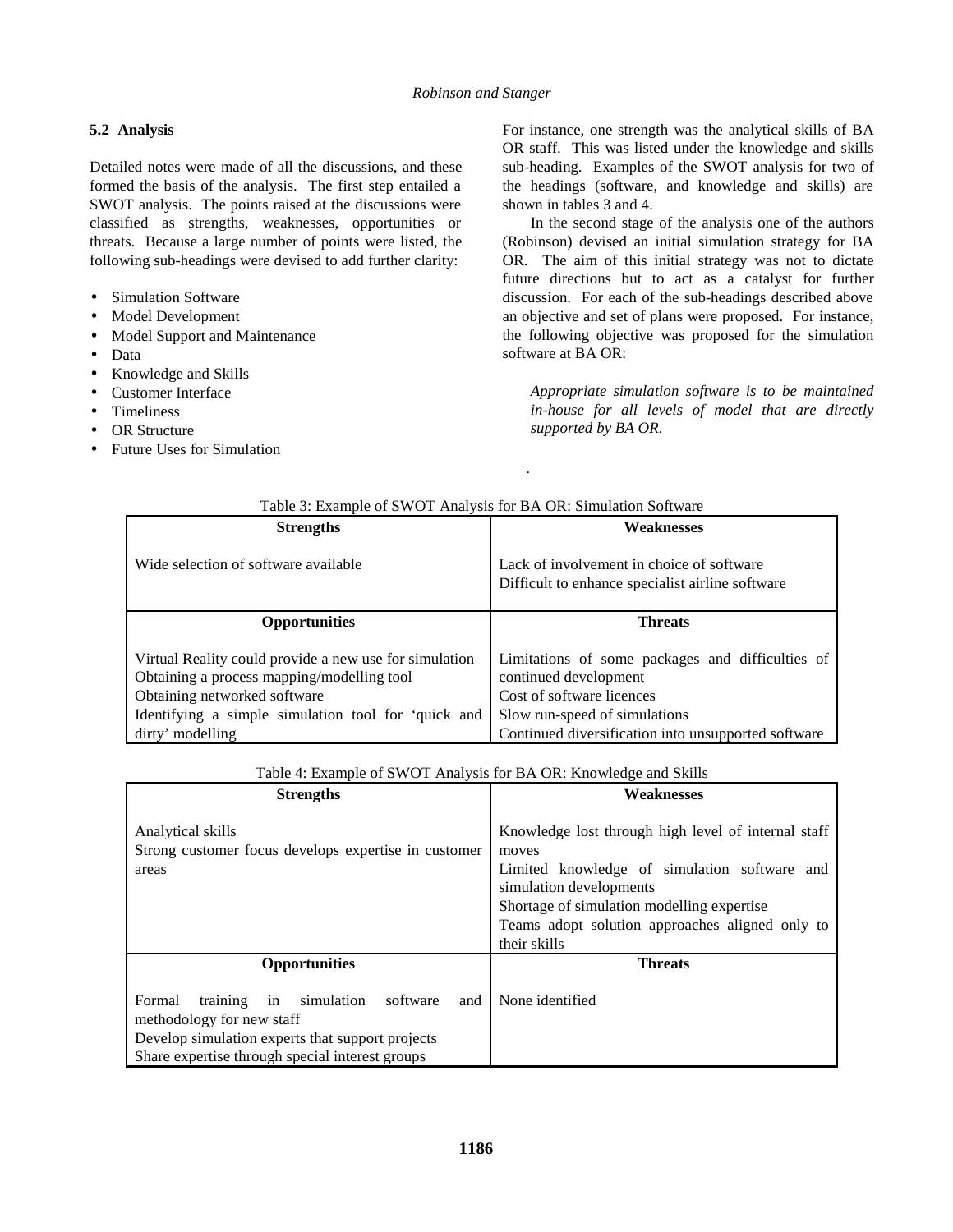|                        | <b>Types of problem</b>   |                           |                   |  |
|------------------------|---------------------------|---------------------------|-------------------|--|
| <b>Levels of model</b> | <b>General simulation</b> | <b>Materials handling</b> |                   |  |
|                        |                           |                           | <b>High Level</b> |  |
| <b>Quick and dirty</b> | Simul <sub>8</sub>        | Simul <sub>8</sub>        | Stella/iThink     |  |
|                        |                           | Witness                   |                   |  |
|                        | Witness                   |                           |                   |  |
|                        |                           | AutoMod                   | ProSim            |  |
| <b>Moderate</b>        |                           |                           |                   |  |
|                        |                           |                           |                   |  |
|                        |                           |                           |                   |  |
| <b>Complex</b>         | ModSim III                |                           |                   |  |
|                        |                           |                           |                   |  |

This required some rationalisation of the software that was being used. It was proposed that between three and five packages should suffice for the majority of BA OR's needs. These were identified by considering the level of models that are built and the types of problem that are modelled. The matrix shown in Table 5 was devised, with initial suggestions for the appropriate software. These suggestions were made in part on the basis of BA OR's current software investments and skills. However, a number of alternative packages were identified that could fulfil these roles. What Table 5 shows is that for general simulation problems a package such as Simul8 would suffice for very simple models, however, once more complex models need to be developed a package such as Witness would be necessary. At the extreme end of complexity a specialist simulation language such as ModSim III may be required. For materials handling problems, whilst the general simulation packages may be able to model relatively simple problems, a specialist materials handling package, such as AutoMod, would eventually be required. For high level models, the System Dynamics approach (Wolstenholme 1990) may be appropriate using software such as Stella/iThink. Beyond this, a specialist process mapping/discrete-event simulation tool, such as ProSim (which links to Witness) (Thompson 1995), may be beneficial.

BA OR also uses a number of specialist airline simulation tools. It was suggested that these should continue to be used, although some rationalisation would be beneficial. It was also recommended that networked software should be considered as a means for reducing licence fees and increasing flexibility. This, however, would require the implementation of an in-house network, spread across the various locations of the BA OR teams.

In terms of knowledge and skills the initial objective set out was:

*A hierarchy of readily available skills from basic simulation package use to simulation and modelling expertise.*

Since BA OR is currently customer focused this encourages a good knowledge of the situations to be modelled. What it has not encouraged is expertise in simulation and modelling, and whereas knowledge of the customers' business may be important for lower level modelling, more complex models require a greater emphasis on modelling skills. As a result, it was suggested that the following specific simulation roles should be established:

- *A Simulation Modelling Expert*: who should be proactive in ensuring that simulation is used, specifying projects, ensuring the right software is selected and ensuring simulation is used properly.
- *Simulation Software Experts*: who should develop expertise in a specific simulation package and be available to support its use.

The time these experts spend on any project should be chargeable to those projects.

A major difficulty is BA OR's approach to career development, which is one of regularly moving staff between teams. While this serves to develop a broad knowledge of analysis methods and the customers' business, it discourages the development of specific modelling skills. Being a simulation expert has to be seen as a means of career development, and even if these experts move between teams their skills should not be lost to the rest of BA OR. Indeed, becoming an expert has to be seen as a long-term role due to the costs of training and experience required.

What is described above is two examples of the SWOT analysis and the initial strategy. In a similar fashion a SWOT analysis and initial recommendations in terms of objectives and plans were made for each of the other seven sub-headings.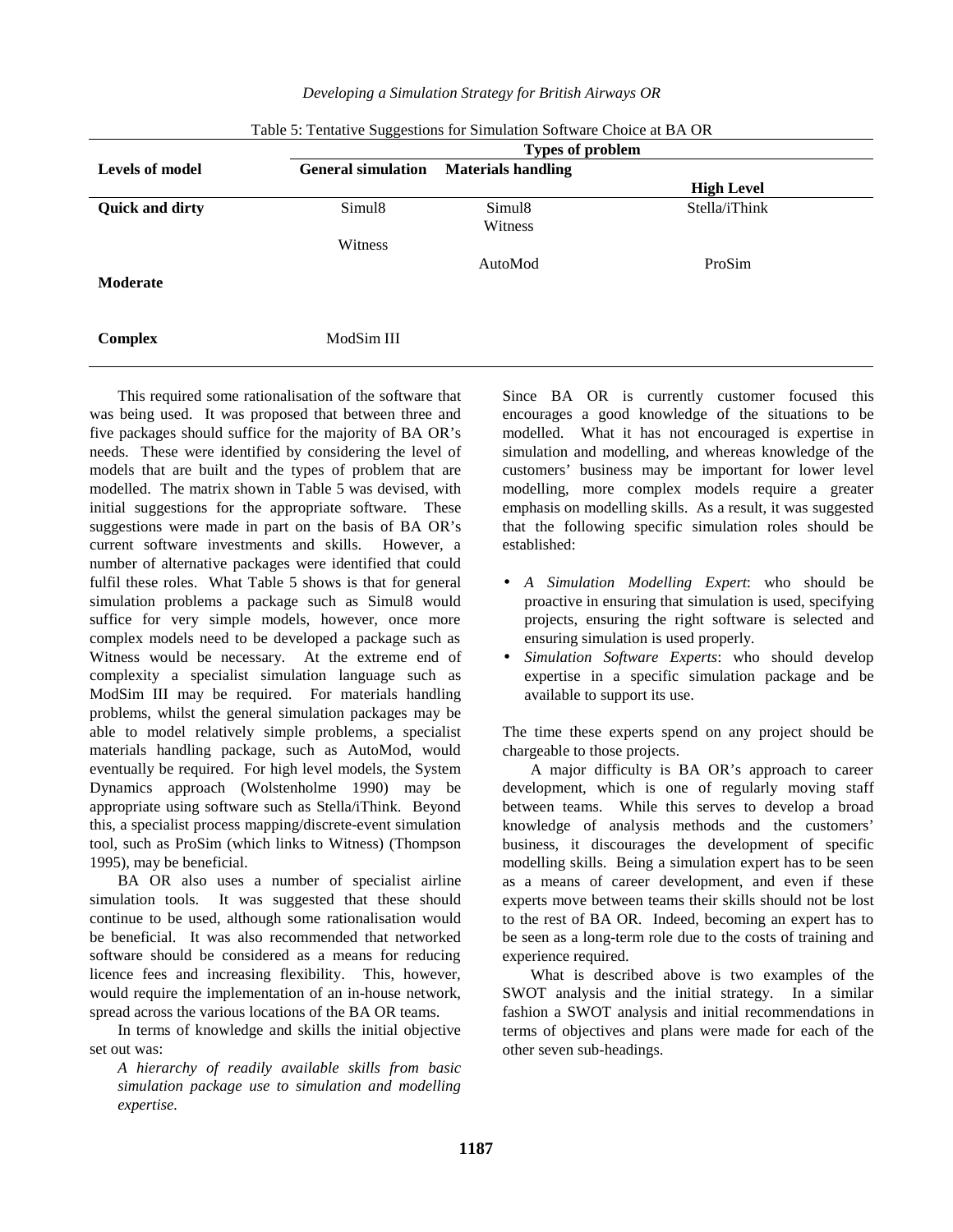### **5.3 Report Back and Review**

Following the analysis, the findings were presented and discussed at a one day meeting of the simulation campaign team. The purpose of this meeting was to further develop the strategy through a process of consultation. The morning was spent discussing the SWOT analysis, ensuring that all members of the campaign team understood and agreed with the findings. From this discussion some items were added to the analysis. The afternoon was spent discussing the strategy. The initial simulation strategy was presented, after which the team discussed the extent to which the strategy should be adopted. Some parts of the strategy did not fit with the organisation of BA OR. The team held some additional meetings to discuss how to adapt the recommendations particularly on structure and roles.

The proposed structure was ideal in terms of the practical side of providing simulation services across seven separate teams. However, it did not fit in with the way these teams charged for their services. Each team reports to a different department which holds the budget for resources, software etc. and charges productive time to its customers. There is no provision within BA OR for holding a central budget for simulation. The campaign team came up with three alternative options on structure, ranging from part-time experts within individual teams, to a single full-time roving expert.

The roles proposed in the strategy were designed to fit in with the centralised simulation team. These roles had to be revised to take account of the alternative structure options.

#### **5.4 Final Presentation to the OR Managers**

On the completion of these discussions the simulation champion presented the strategy to the managers of the seven OR teams. This presentation covered:

- *SWOT Analysis*: an overview of the SWOT analysis to provide the background and context to the strategy.
- *Proposals*: an outline of the proposals covering the software, customer interface, and model development, support and maintenance. These proposals were presented for information only and were all accepted.
- *Structure and Roles Options*: the options for structure and roles were described and discussed. It was decided that the Airports OR team (the biggest user of simulation) would look to recruit a simulation expert along the lines of the simulation modelling expert described in section 5.2. This person would provide simulation project management and modelling skills to the Airports team, and support to the other teams.

#### **6 THE RECOMMENDATIONS**

The recommendations from this study can be broken down into three sections: recommendations that can be implemented immediately, tasks that need to be implemented, and longer-term aims. These are summarised in Table 6.

It should be noted that BA OR have decided not to adopt a strict approach to software selection. Instead, the recommendations outlined in Table 5 (section 5.2) will be used as a guide, rather than a set of constraints.

The study also came up with recommendations on the use of data within BA OR. There are many common data requirements across the seven OR teams, for example, schedule data, passenger numbers and activity timings. Historically each team has collected its own data, often from different data sources, with no knowledge of the data held by the other teams. The study recommended the development of a central OR database to improve data accuracy and consistency, and to reduce the amount of time spent on data collection.

# **7 CONCLUSION**

This paper describes the development of a simulation strategy for BA OR. The development of this strategy, however, is only the first step; there is still a great deal of work to be done in the implementation of the recommendations. In particular, a lot of effort is required to improve the co-ordination across the teams, and the use of outsourcing and internal experts needs to be closely monitored. It is worth noting that many of the recommendations could also be applied to other techniques used by BA OR, for instance, the use of networked licences, outsourcing larger projects and developing guidelines and procedures.

Obviously the recommendations presented here are very specific to BA OR. They should in no way be transferred directly to another organisation. Many organisations may, however, be in a similar position to BA OR; having seen the use of simulation evolve in the past few years, or even decades, it may now be time for them to step back and reflect on the way that simulation is being used.